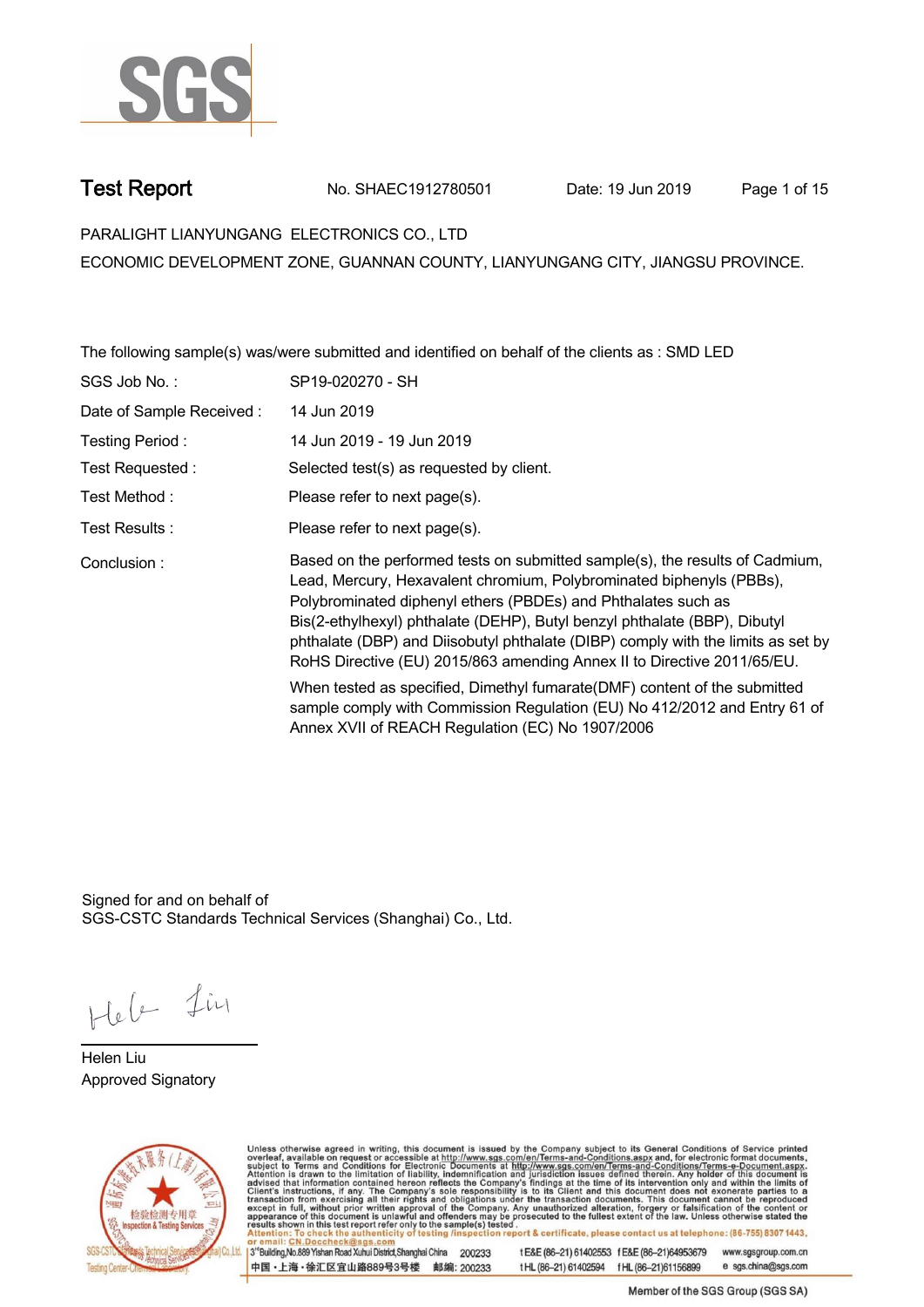

**Test Report. No. SHAEC1912780501 Date: 19 Jun 2019. Page 2 of 15.**

**Test Results :.**

**Test Part Description : .**

| Specimen No.    | SGS Sample ID    | <b>Description</b> |  |
|-----------------|------------------|--------------------|--|
| SN <sub>1</sub> | SHA19-127805.001 | Golden/white body  |  |

- **Remarks :.(1) 1 mg/kg = 0.0001% .**
	- **(2) MDL = Method Detection Limit .**
	- **(3) ND = Not Detected ( < MDL ) .**
	- **(4) "-" = Not Regulated .**

### **RoHS Directive (EU) 2015/863 amending Annex II to Directive 2011/65/EU.**

**Test Method :. With reference to IEC 62321-4:2013+AMD1:2017, IEC62321-5:2013, IEC62321-7-2:2017, IEC 62321-6:2015 and IEC62321-8:2017, analyzed by ICP-OES,AAS,UV-Vis and GC-MS. .**

| $\overline{2}$<br><b>ND</b><br>Cadmium (Cd)<br>100<br>mg/kg<br>$\overline{2}$<br>Lead (Pb)<br>1000<br>mg/kg<br>$\overline{4}$<br>$\overline{2}$<br><b>ND</b><br>1000<br>Mercury (Hg)<br>mg/kg<br>1000<br>8<br>Hexavalent Chromium (Cr(VI))<br>ND<br>mg/kg<br>Sum of PBBs<br>1000<br>mg/kg<br>ND<br>$\overline{\phantom{a}}$<br>5<br>ND<br>Monobromobiphenyl<br>mg/kg<br>-<br>Dibromobiphenyl<br>5<br><b>ND</b><br>mg/kg<br>$\overline{\phantom{0}}$<br>Tribromobiphenyl<br>5<br><b>ND</b><br>mg/kg<br>$\overline{\phantom{0}}$<br>5<br>Tetrabromobiphenyl<br>ND<br>mg/kg<br>- |
|-------------------------------------------------------------------------------------------------------------------------------------------------------------------------------------------------------------------------------------------------------------------------------------------------------------------------------------------------------------------------------------------------------------------------------------------------------------------------------------------------------------------------------------------------------------------------------|
|                                                                                                                                                                                                                                                                                                                                                                                                                                                                                                                                                                               |
|                                                                                                                                                                                                                                                                                                                                                                                                                                                                                                                                                                               |
|                                                                                                                                                                                                                                                                                                                                                                                                                                                                                                                                                                               |
|                                                                                                                                                                                                                                                                                                                                                                                                                                                                                                                                                                               |
|                                                                                                                                                                                                                                                                                                                                                                                                                                                                                                                                                                               |
|                                                                                                                                                                                                                                                                                                                                                                                                                                                                                                                                                                               |
|                                                                                                                                                                                                                                                                                                                                                                                                                                                                                                                                                                               |
|                                                                                                                                                                                                                                                                                                                                                                                                                                                                                                                                                                               |
|                                                                                                                                                                                                                                                                                                                                                                                                                                                                                                                                                                               |
| 5<br>ND<br>Pentabromobiphenyl<br>mg/kg<br>$\overline{\phantom{0}}$                                                                                                                                                                                                                                                                                                                                                                                                                                                                                                            |
| 5<br>Hexabromobiphenyl<br>ND<br>mg/kg<br>-                                                                                                                                                                                                                                                                                                                                                                                                                                                                                                                                    |
| 5<br>Heptabromobiphenyl<br><b>ND</b><br>mg/kg<br>$\overline{\phantom{0}}$                                                                                                                                                                                                                                                                                                                                                                                                                                                                                                     |
| 5<br><b>ND</b><br>Octabromobiphenyl<br>mg/kg<br>-                                                                                                                                                                                                                                                                                                                                                                                                                                                                                                                             |
| 5<br>ND<br>Nonabromobiphenyl<br>mg/kg<br>-                                                                                                                                                                                                                                                                                                                                                                                                                                                                                                                                    |
| 5<br><b>ND</b><br>Decabromobiphenyl<br>mg/kg<br>-                                                                                                                                                                                                                                                                                                                                                                                                                                                                                                                             |
| Sum of PBDEs<br>1000<br>ND<br>mg/kg<br>-                                                                                                                                                                                                                                                                                                                                                                                                                                                                                                                                      |
| Monobromodiphenyl ether<br>5<br>ND<br>mg/kg<br>-                                                                                                                                                                                                                                                                                                                                                                                                                                                                                                                              |
| 5<br><b>ND</b><br>Dibromodiphenyl ether<br>mg/kg<br>-                                                                                                                                                                                                                                                                                                                                                                                                                                                                                                                         |
| 5<br>Tribromodiphenyl ether<br>ND<br>mg/kg<br>-                                                                                                                                                                                                                                                                                                                                                                                                                                                                                                                               |
| 5<br><b>ND</b><br>Tetrabromodiphenyl ether<br>mg/kg                                                                                                                                                                                                                                                                                                                                                                                                                                                                                                                           |



Unless otherwise agreed in writing, this document is issued by the Company subject to its General Conditions of Service printed overleaf, available on request or accessible at http://www.sgs.com/en/Terms-and-Conditions.asp

3<sup>rd</sup>Building, No.889 Yishan Road Xuhui District, Shanghai China 200233 中国·上海·徐汇区宜山路889号3号楼 邮编: 200233 t E&E (86-21) 61402553 f E&E (86-21)64953679 www.sgsgroup.com.cn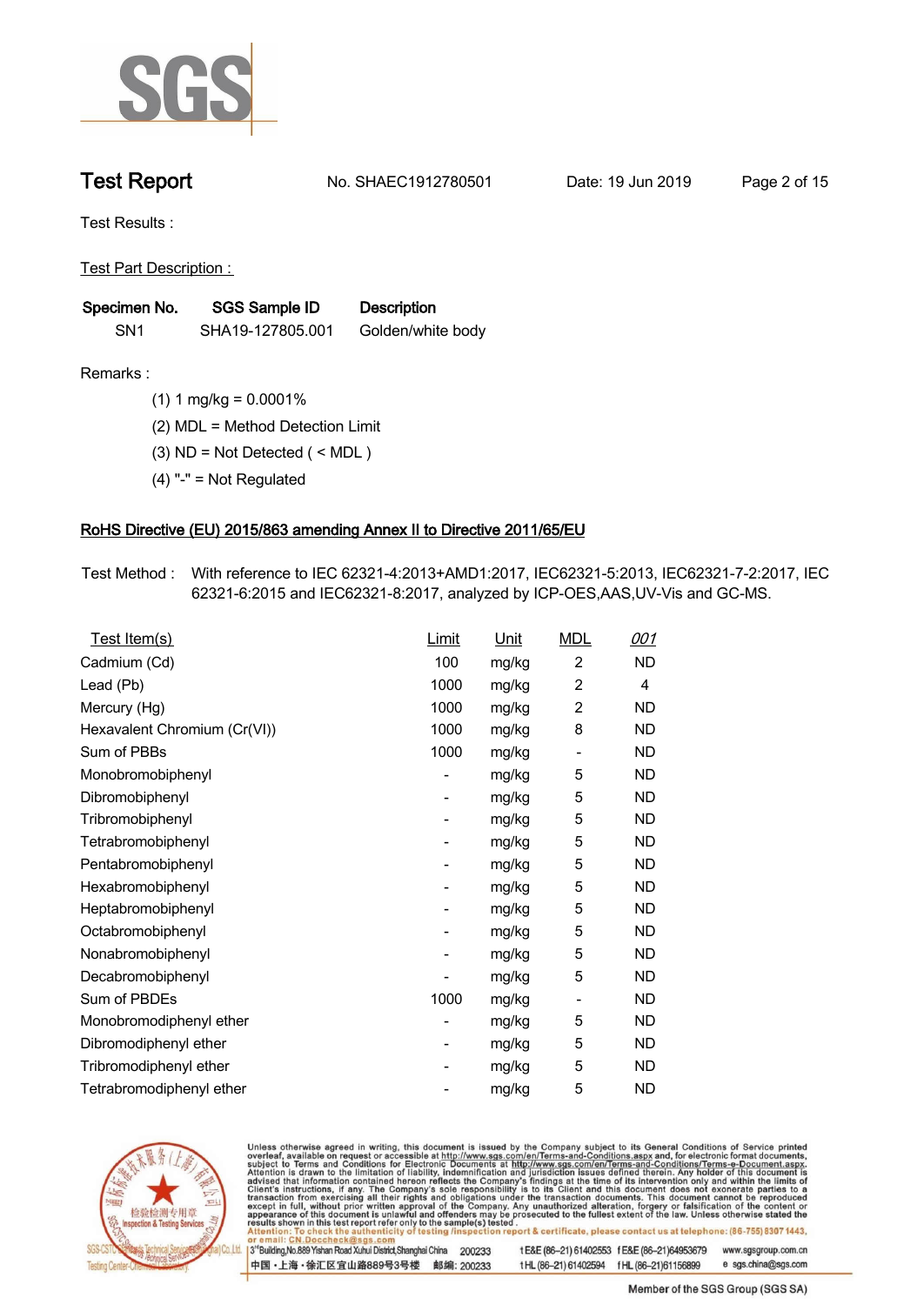

**Test Report No. SHAEC1912780501** Date: 19 Jun 2019 Page 3 of 15

| Test Item(s)                      | Limit                    | Unit  | <b>MDL</b> | <u>001</u> |
|-----------------------------------|--------------------------|-------|------------|------------|
| Pentabromodiphenyl ether          | $\overline{\phantom{a}}$ | mg/kg | 5          | <b>ND</b>  |
| Hexabromodiphenyl ether           | $\overline{\phantom{a}}$ | mg/kg | 5          | <b>ND</b>  |
| Heptabromodiphenyl ether          | -                        | mg/kg | 5          | <b>ND</b>  |
| Octabromodiphenyl ether           | $\overline{\phantom{a}}$ | mg/kg | 5          | <b>ND</b>  |
| Nonabromodiphenyl ether           | ۰                        | mg/kg | 5          | <b>ND</b>  |
| Decabromodiphenyl ether           | ۰                        | mg/kg | 5          | <b>ND</b>  |
| Di-butyl Phthalate (DBP)          | 1000                     | mg/kg | 50         | <b>ND</b>  |
| Benzyl Butyl Phthalate (BBP)      | 1000                     | mg/kg | 50         | <b>ND</b>  |
| Di-2-Ethyl Hexyl Phthalate (DEHP) | 1000                     | mg/kg | 50         | <b>ND</b>  |
| Diisobutyl Phthalates (DIBP)      | 1000                     | mg/kg | 50         | <b>ND</b>  |

**Notes :.**

- **(1)The maximum permissible limit is quoted from RoHS Directive (EU) 2015/863. IEC 62321 series is equivalent to EN 62321 series http://www.cenelec.eu/dyn/www/f?p=104:30:1742232870351101::::FSP\_ORG\_ID,FSP\_LANG**
	- **\_ID:1258637,25**
- **(2)On 4 June 2015, Commission Directive (EU) 2015/863 was published in the Official Journal of the European Union (OJEU) to include the phthalates BBP, DBP, DEHP and DIBP into ANNEX II of the Rohs Recast Directive. The new law restricts each phthalate to no more than 0.1% in each homogeneous material of an electrical product.**
- **(3)The restriction of DEHP, BBP, DBP and DIBP shall apply to medical devices, including in vitro medical devices, and monitoring and control instruments, including industrial monitoring and control instruments, from 22 July 2021.**
- **(4)The restriction of DEHP, BBP, DBP and DIBP shall not apply to cables or spare parts for the repair, the reuse, the updating of functionalities or upgrading of capacity of EEE placed on the market before 22 July 2019, and of medical devices, including in vitro medical devices, and monitoring and control instruments, including industrial monitoring and control instruments, placed on the market before 22 July 2021.**
- **(5)The restriction of DEHP, BBP and DBP shall not apply to toys which are already subject to the restriction of DEHP, BBP and DBP through entry 51 of Annex XVII to Regulation (EC) No 1907/2006..**

### **Halogen.**

**Test Method :. With reference to EN 14582: 2016 , analysis was performed by IC. .**

| Test Item(s)  | <u>Unit</u> | <u>MDL</u> | <u>001</u> |
|---------------|-------------|------------|------------|
| Fluorine (F)  | mg/kg       | 50         | 478        |
| Chlorine (CI) | mg/kg       | 50         | 161        |
| Bromine (Br)  | mg/kg       | 50         | ND         |



Unless otherwise agreed in writing, this document is issued by the Company subject to its General Conditions of Service printed<br>overleaf, available on request or accessible at http://www.sgs.com/en/Terms-and-Conditions.asp on report & certificate, please contact us at telephone: (86-755) 8307 1443, esting /ins 3<sup>rd</sup>Building, No.889 Yishan Road Xuhui District, Shanghai China 200233 t E&E (86-21) 61402553 f E&E (86-21)64953679 www.sgsgroup.com.cn 中国·上海·徐汇区宜山路889号3号楼 邮编: 200233 e sgs.china@sgs.com tHL (86-21) 61402594 fHL (86-21) 61156899

Member of the SGS Group (SGS SA)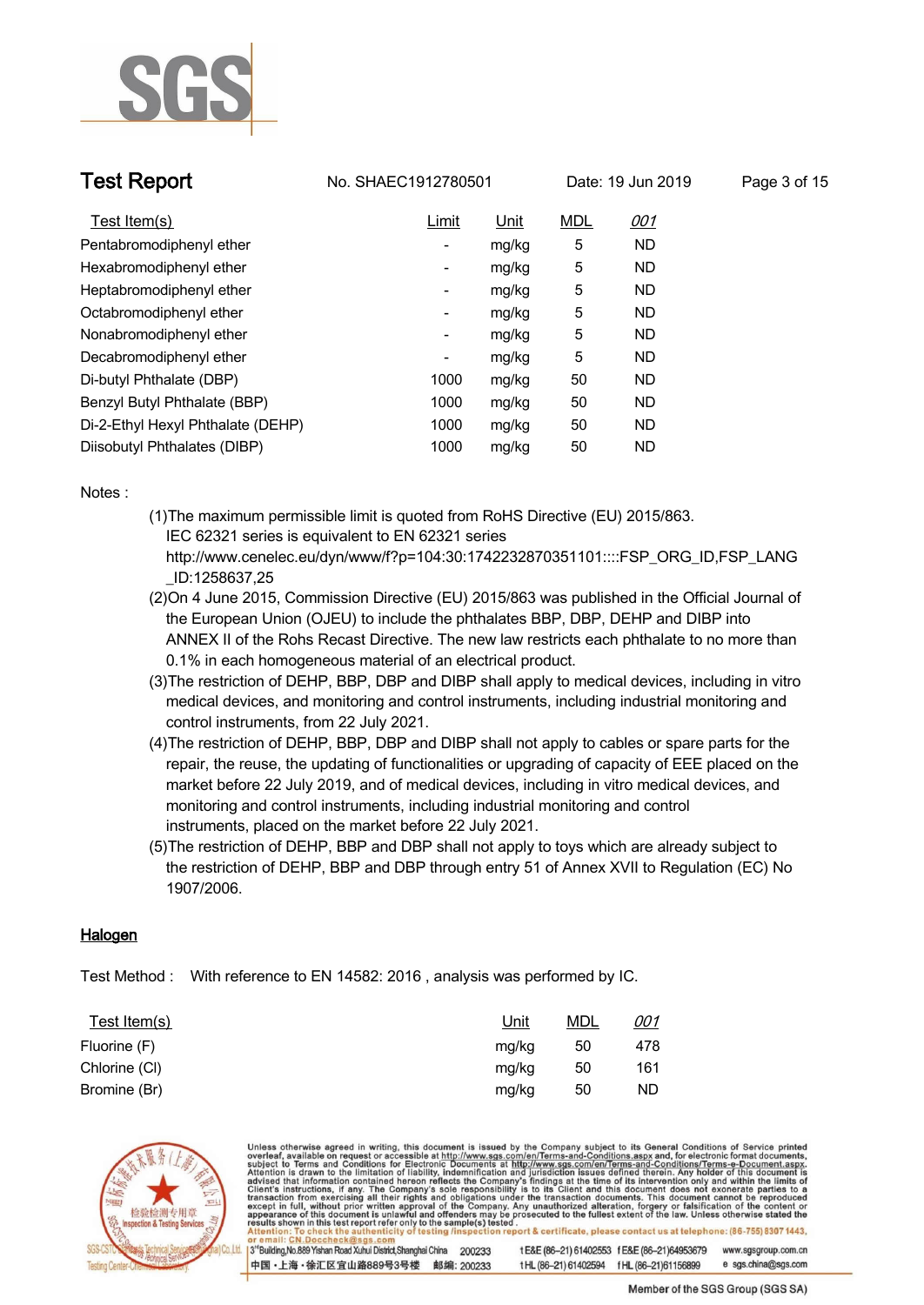

| <b>Test Report</b>         | No. SHAEC1912780501 |                      |           | Date: 19 Jun 2019 | Page 4 of 15 |
|----------------------------|---------------------|----------------------|-----------|-------------------|--------------|
| Test Item(s)<br>lodine (I) |                     | <u>Unit</u><br>mg/kg | MDL<br>50 | <u>001</u><br>ND. |              |

### **Element(s).**

**Test Method :. With reference to US EPA 3052:1996, analysis was performed by ICP-OES. .**

| <u>Test Item(s)</u> | Unit     | MDL 001 |    |
|---------------------|----------|---------|----|
| Antimony (Sb)       | mg/kg 10 |         | ND |

### **Tetrabromobisphenol A (TBBP-A).**

**Test Method :. With reference to US EPA 3540C: 1996, analysis was performed by GC-MS. .**

| Test Item(s)                   | Unit     | MDL | 001 |
|--------------------------------|----------|-----|-----|
| Tetrabromobisphenol A (TBBP-A) | mg/kg 10 |     | ND. |

# **Commission Regulation (EU) No 412/2012 and Entry 61 of Annex XVII of REACH Regulation (EC) No 1907/2006 - Dimethyl fumarate(DMF).**

**Test Method :. Solvent extraction, analysis was performed by GC-MS. .**

| Test Item(s)           |     | Limit Unit MDL 001 |      |
|------------------------|-----|--------------------|------|
| Dimethyl fumarate(DMF) | 0.1 | mg/kg  0.1         | ND . |

### **PFOS (Perfluorooctane Sulfonates) and PFOA (Perfluorooctanoic Acid).**

**Test Method :. With reference to US EPA 3550C: 2007, analysis was performed by HPLC-MS. .**

| Test Item(s)                                 | <u>Limit</u> | Unit  | <u>MDL</u> | 001 |
|----------------------------------------------|--------------|-------|------------|-----|
| Perfluorooctanesulfonate (PFOS) <sup>^</sup> | 1000         | mg/kg | 10         | ND  |
| Perfluorooctanoic Acid (PFOA)                | $\sim$       | mg/kg | 10         | ND  |

**Notes :.**

**(1) Max. limit specified by commission regulation (EU) No. 757/2010 amending regulation (EC) No** 



Unless otherwise agreed in writing, this document is issued by the Company subject to its General Conditions of Service printed overleaf, available on request or accessible at http://www.sgs.com/en/Terms-and-Conditions.asp tion report & certificate, please contact us at telephone: (86-755) 8307 1443, ftesting/insp t E&E (86-21) 61402553 f E&E (86-21)64953679 www.sgsgroup.com.cn 3<sup>rd</sup>Building, No.889 Yishan Road Xuhui District, Shanghai China 200233 中国·上海·徐汇区宜山路889号3号楼 邮编: 200233 t HL (86-21) 61402594 f HL (86-21) 61156899 e sgs.china@sgs.com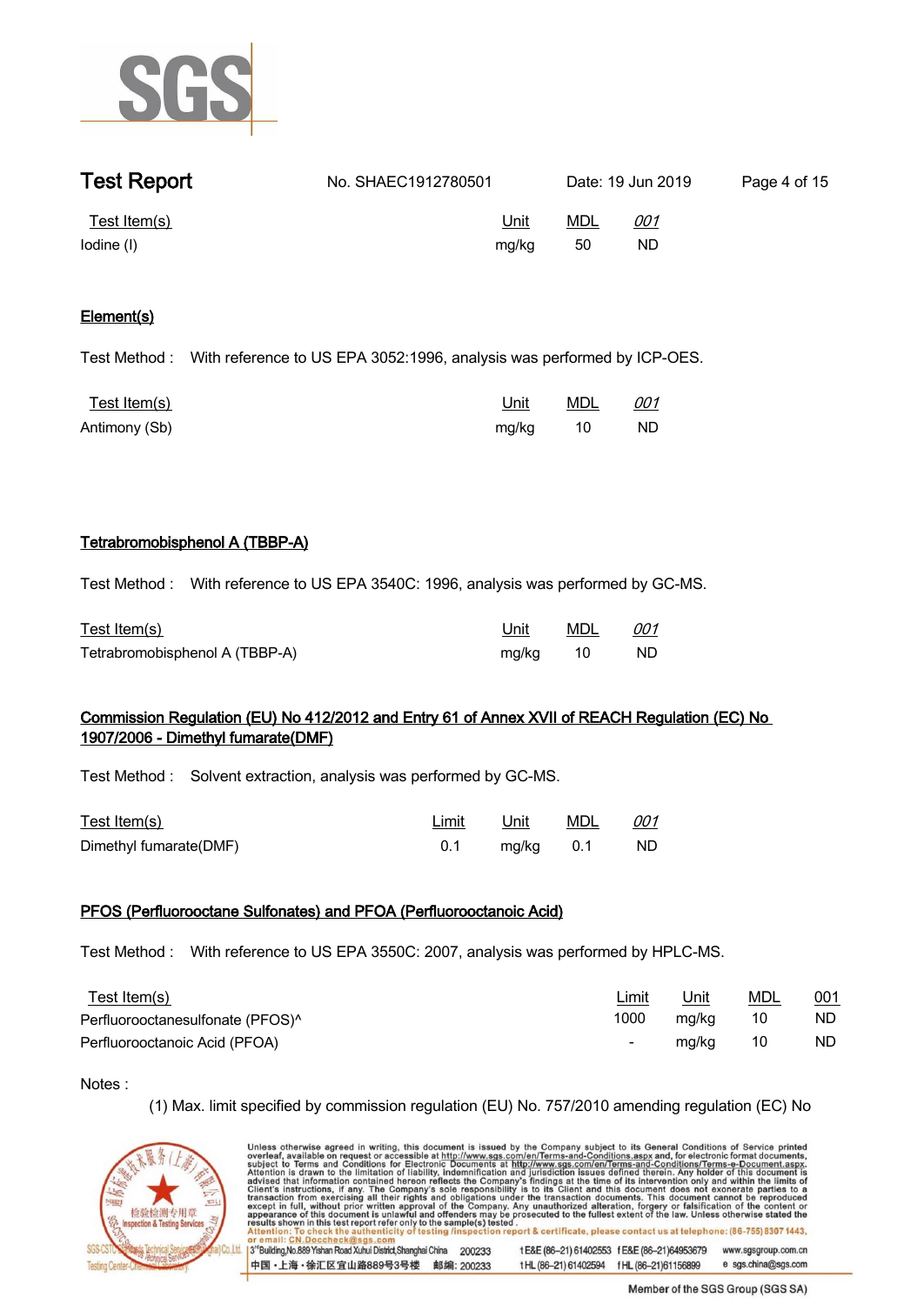

**Test Report. No. SHAEC1912780501 Date: 19 Jun 2019. Page 5 of 15.**

**850/2004**

**(2)^ PFOS refer to Perfluorooctanesulfonic acid and its derivatives including Perfluoroctanesulfonic acid, Perfluoroctane sulfonamide, N-Methylperfluoroctane sulfonamide, N-Ethylperfluoroctane sulfonamide, N-Methylperfluoroctane sulfonamidoethanol and N-Ethylperfluoroctane sulfonamidoethanol. .**

### **Polycyclic aromatic hydrocarbons (PAHs).**

**Test Method :. With reference to AfPS GS 2014:01 PAK, analysis was performed by GC-MS. .**

| Test Item(s)                                                                                     | Unit  | <b>MDL</b>                   | 001       |
|--------------------------------------------------------------------------------------------------|-------|------------------------------|-----------|
| Benzo(a)pyrene(BaP)                                                                              | mg/kg | 0.1                          | <b>ND</b> |
| Benzo(e)pyrene(BeP)                                                                              | mg/kg | 0.1                          | <b>ND</b> |
| Benzo(a)anthracene(BaA)                                                                          | mg/kg | 0.1                          | <b>ND</b> |
| Benzo(b)fluoranthene(BbF)                                                                        | mg/kg | 0.1                          | <b>ND</b> |
| Benzo(j)fluoranthene(BjF)                                                                        | mg/kg | 0.1                          | <b>ND</b> |
| Benzo(k)fluoranthene(BkF)                                                                        | mg/kg | 0.1                          | <b>ND</b> |
| Chrysene(CHR)                                                                                    | mg/kg | 0.1                          | <b>ND</b> |
| Dibenzo(a,h)anthracene(DBA)                                                                      | mg/kg | 0.1                          | <b>ND</b> |
| Benzo(g,h,i)perylene(BPE)                                                                        | mg/kg | 0.1                          | <b>ND</b> |
| Indeno(1,2,3-c,d)pyrene(IPY)                                                                     | mg/kg | 0.1                          | <b>ND</b> |
| Acenaphthylene(ANY)                                                                              | mg/kg | 0.1                          | <b>ND</b> |
| Acenaphthene(ANA)                                                                                | mg/kg | 0.1                          | <b>ND</b> |
| Fluorene(FLU)                                                                                    | mg/kg | 0.1                          | <b>ND</b> |
| Phenanthrene(PHE)                                                                                | mg/kg | 0.1                          | <b>ND</b> |
| Pyrene(PYR)                                                                                      | mg/kg | 0.1                          | <b>ND</b> |
| Anthracene(ANT)                                                                                  | mg/kg | 0.1                          | <b>ND</b> |
| Fluoranthene(FLT)                                                                                | mg/kg | 0.1                          | <b>ND</b> |
| Sum of Acenaphthylene, Acenaphthene, Fluorene, Phenanthrene, Pyrene,<br>Anthracene, Fluoranthene | mg/kg | $\qquad \qquad \blacksquare$ | <b>ND</b> |
| Naphthalene(NAP)                                                                                 | mg/kg | 0.1                          | <b>ND</b> |
| Sum of 18 PAHs                                                                                   | mg/kg |                              | <b>ND</b> |



Unless otherwise agreed in writing, this document is issued by the Company subject to its General Conditions of Service printed<br>overleaf, available on request or accessible at http://www.sgs.com/en/Terms-and-Conditions.asp ion report & certificate, please contact us at telephone: (86-755) 8307 1443, ity o testing /insp

13<sup>rd</sup> Building, No.889 Yishan Road Xuhui District, Shanghai China 200233 中国·上海·徐汇区宜山路889号3号楼 邮编: 200233 t E&E (86-21) 61402553 f E&E (86-21) 64953679 www.sgsgroup.com.cn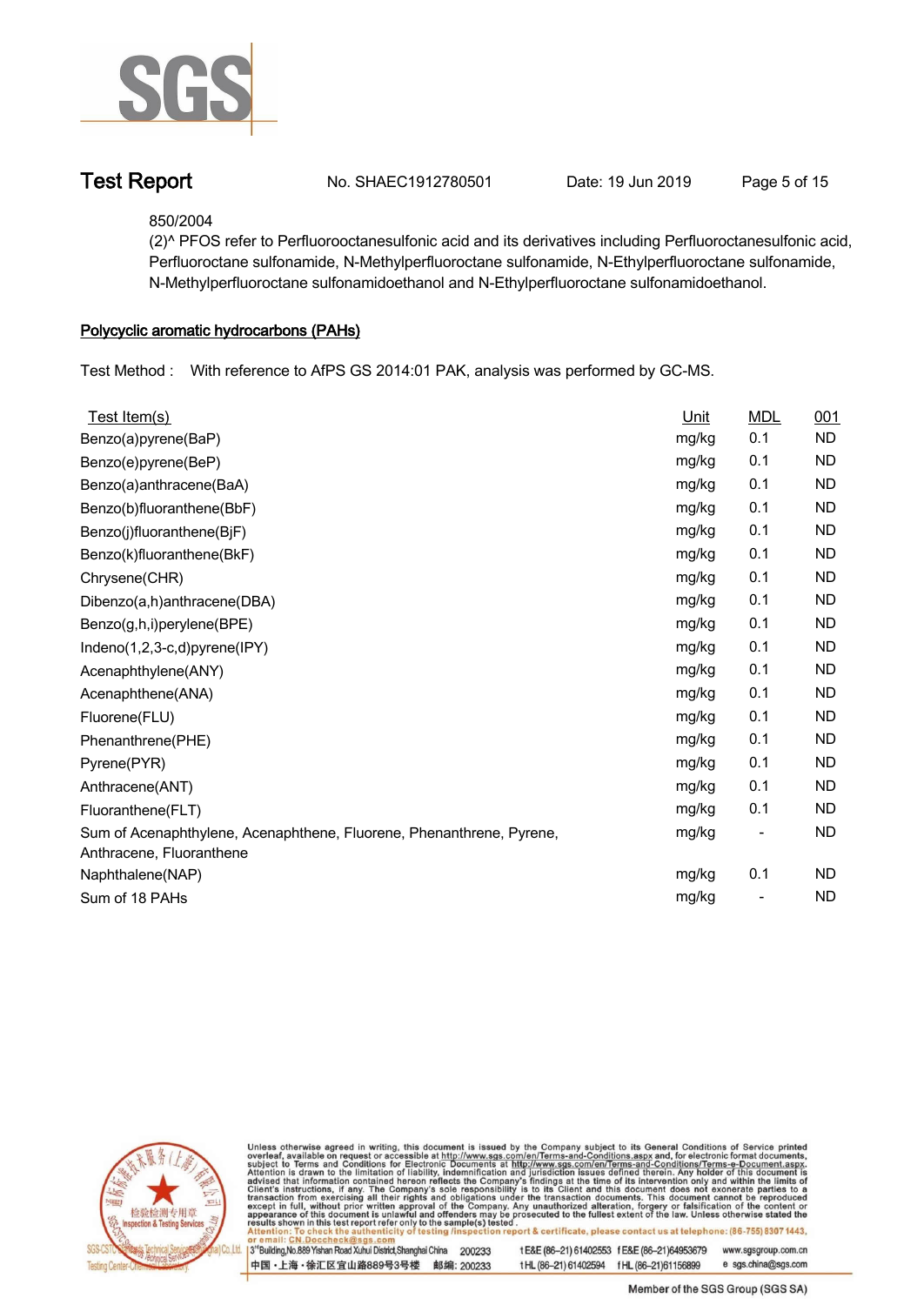

### **Test Report. No. SHAEC1912780501 Date: 19 Jun 2019. Page 6 of 15.**

### AfPS (German commission for Product Safety): GS PAHs requirements

| Parameter                                                                                                 | Category 1                                                                                                        | Category 2                                                                                                                                        |              | Category 3                                                                                                                          |                                      |  |
|-----------------------------------------------------------------------------------------------------------|-------------------------------------------------------------------------------------------------------------------|---------------------------------------------------------------------------------------------------------------------------------------------------|--------------|-------------------------------------------------------------------------------------------------------------------------------------|--------------------------------------|--|
|                                                                                                           | Material<br>intended to be<br>put in the mouth<br>or toys with<br>intended skin<br>contact (longer<br>than 30 s). | Materials not falling under<br>category 1 with<br>foreseeable contact to<br>skin for longer than 30 s<br>(long-term skin) or<br>frequent contact. |              | Materials not falling under<br>category 1 or 2 with foreseeable<br>contact to skin for less than 30 s<br>(short-term skin contact). |                                      |  |
|                                                                                                           |                                                                                                                   | Other<br>Toy under<br>products<br>under<br>2009/48/EC<br>ProdSG                                                                                   |              | Tov<br>under 2009/48/EC                                                                                                             | Other<br>products<br>under<br>ProdSG |  |
| Benzo(a)pyrene mg/kg                                                                                      | ${}_{0.2}$                                                                                                        | ${}_{0.2}$                                                                                                                                        | ${}_{0.5}$   | < 0.5                                                                                                                               | $\leq 1$                             |  |
| Benzo(e)pyrene<br>mg/kg                                                                                   | ${}_{0.2}$                                                                                                        | ${}_{0.2}$                                                                                                                                        | ${}_{0.5}$   | ${}_{< 0.5}$                                                                                                                        | $\leq 1$                             |  |
| Benzo(a)anthracene<br>ma/ka                                                                               | ${}_{0.2}$                                                                                                        | ${}_{0.2}$                                                                                                                                        | ${}_{<0.5}$  | ${}_{< 0.5}$                                                                                                                        | $\leq 1$                             |  |
| Benzo(b)fluoranthene<br>mg/kg                                                                             | ${}_{0.2}$                                                                                                        | ${}_{0.2}$                                                                                                                                        | ${}_{<0.5}$  | ${}_{0.5}$                                                                                                                          | $\leq 1$                             |  |
| Benzo(j)fluoranthene<br>mg/kg                                                                             | ${}_{0.2}$                                                                                                        | ${}_{0.2}$                                                                                                                                        | ${}_{<0.5}$  | ${}_{< 0.5}$                                                                                                                        | $\leq 1$                             |  |
| Benzo(k)fluoranthene<br>mg/kg                                                                             | ${}_{0.2}$                                                                                                        | ${}_{0.2}$                                                                                                                                        | ${}_{<0.5}$  | ${}_{<0.5}$                                                                                                                         | $\leq 1$                             |  |
| Chrysene mg/kg                                                                                            | ${}_{0.2}$                                                                                                        | ${}_{0.2}$                                                                                                                                        | ${}_{< 0.5}$ | ${}_{<0.5}$                                                                                                                         | < 1                                  |  |
| Dibenzo(a,h)anthracene<br>mg/kg                                                                           | ${}_{0.2}$                                                                                                        | ${}_{0.2}$                                                                                                                                        | ${}_{<0.5}$  | ${}_{0.5}$                                                                                                                          | $\leq 1$                             |  |
| Benzo(g,h,i)perylene<br>mg/kg                                                                             | ${}_{0.2}$                                                                                                        | ${}_{0.2}$                                                                                                                                        | ${}_{<0.5}$  | ${}_{<0.5}$                                                                                                                         | $\leq 1$                             |  |
| Indeno(I,2,3-cd)pyrene<br>mg/kg                                                                           | ${}_{0.2}$                                                                                                        | ${}_{0.2}$                                                                                                                                        | ${}_{0.5}$   | ${}< 0.5$                                                                                                                           | $\leq 1$                             |  |
| Acenaphthylene,<br>Acenaphthene,<br>fluorene, phenanthrene,<br>pyrene, anthracene,<br>fluoranthene, mg/kg | $<$ 1 Sum                                                                                                         | $< 5$ Sum                                                                                                                                         | $< 10$ Sum   | $< 20$ Sum                                                                                                                          | $< 50$ Sum                           |  |
| Naphthalene, mg/kg                                                                                        | < 1                                                                                                               | $\lt 2$                                                                                                                                           |              | < 10                                                                                                                                |                                      |  |
| Sum of 18 PAHs                                                                                            | $<$ 1                                                                                                             | < 10<br>< 5                                                                                                                                       |              | $\overline{20}$                                                                                                                     | < 50                                 |  |



Unless otherwise agreed in writing, this document is issued by the Company subject to its General Conditions of Service printed overleaf, available on request or accessible at http://www.sgs.com/en/Terms-and-Conditions.asp

3<sup>rd</sup>Building, No.889 Yishan Road Xuhui District, Shanghai China 200233 中国·上海·徐汇区宜山路889号3号楼 邮编: 200233 t E&E (86-21) 61402553 f E&E (86-21)64953679 www.sgsgroup.com.cn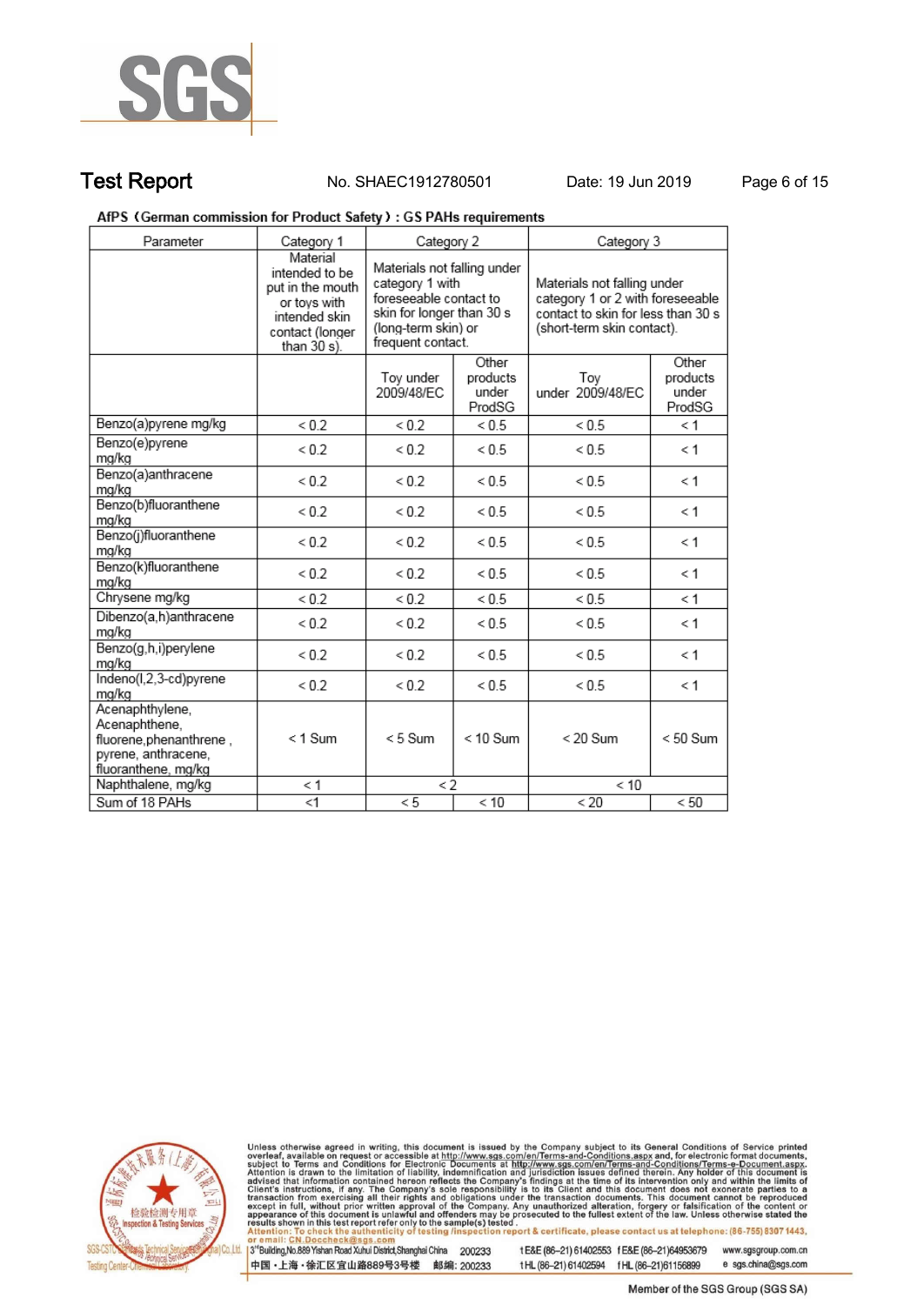

**Test Report. No. SHAEC1912780501 Date: 19 Jun 2019. Page 7 of 15.**

### **ATTACHMENTS**

# **Pb/Cd/Hg/Cr6+/PBBs/PBDEs Testing Flow Chart**

1) These samples were dissolved totally by pre-conditioning method according to below flow chart. ( $Cr<sup>6+</sup>$ and PBBs/PBDEs test method excluded)





Unless otherwise agreed in writing, this document is issued by the Company subject to its General Conditions of Service printed overleaf, available on request or accessible at http://www.sgs.com/en/Terms-and-Conditions.asp on report & certificate, please contact us at telephone: (86-755) 8307 1443, esting /ins

13<sup>rd</sup> Building, No.889 Yishan Road Xuhui District, Shanghai China 200233 中国·上海·徐汇区宜山路889号3号楼 邮编: 200233 t E&E (86-21) 61402553 f E&E (86-21)64953679 www.sgsgroup.com.cn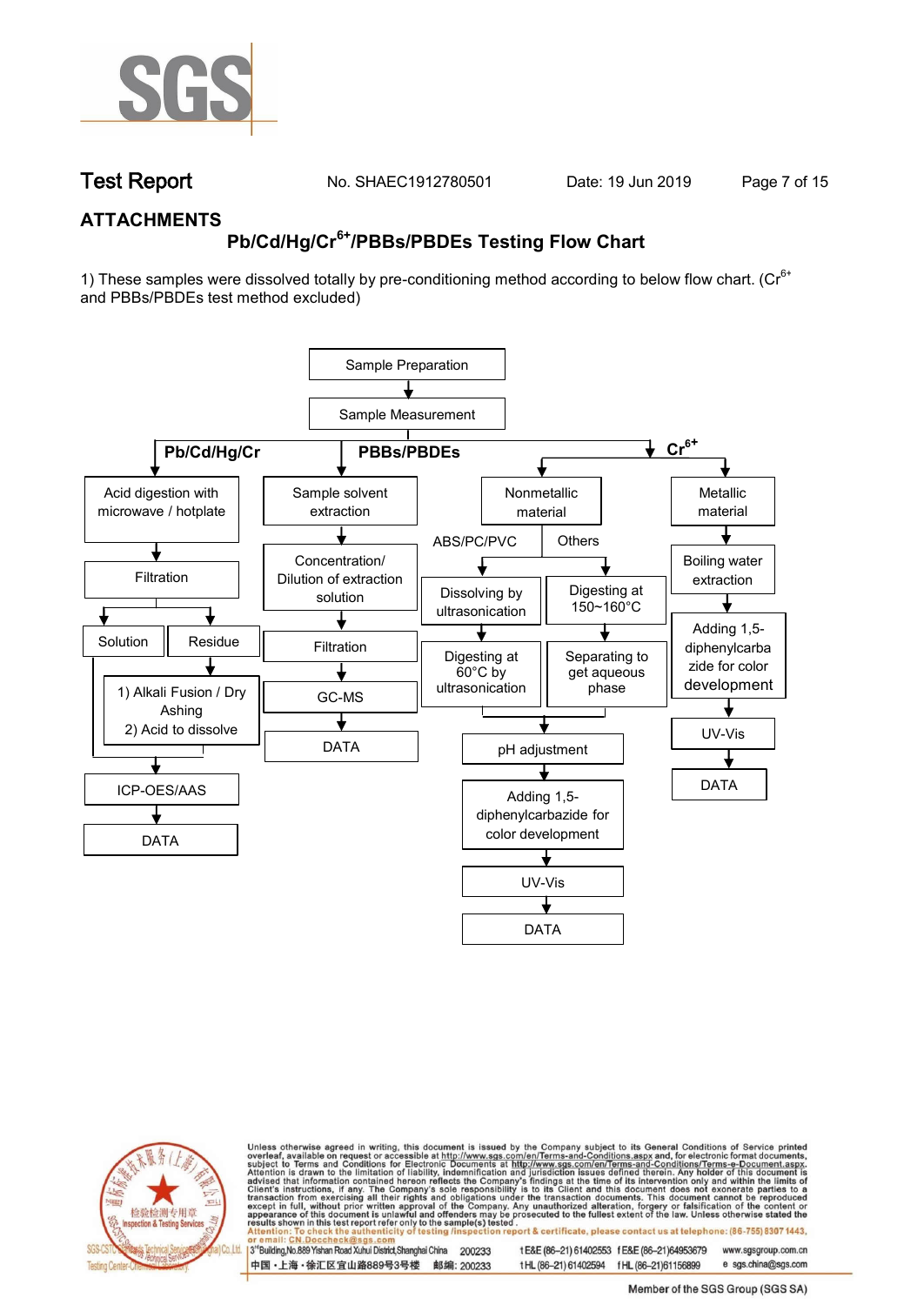

**Test Report. No. SHAEC1912780501 Date: 19 Jun 2019. Page 8 of 15.**

# **ATTACHMENTS**

### **Phthalates Testing Flow Chart**





Unless otherwise agreed in writing, this document is issued by the Company subject to its General Conditions of Service printed overleaf, available on request or accessible at http://www.sgs.com/en/Terms-and-Conditions.asp

3<sup>rd</sup>Building, No.889 Yishan Road Xuhui District, Shanghai China 200233 中国·上海·徐汇区宜山路889号3号楼 邮编: 200233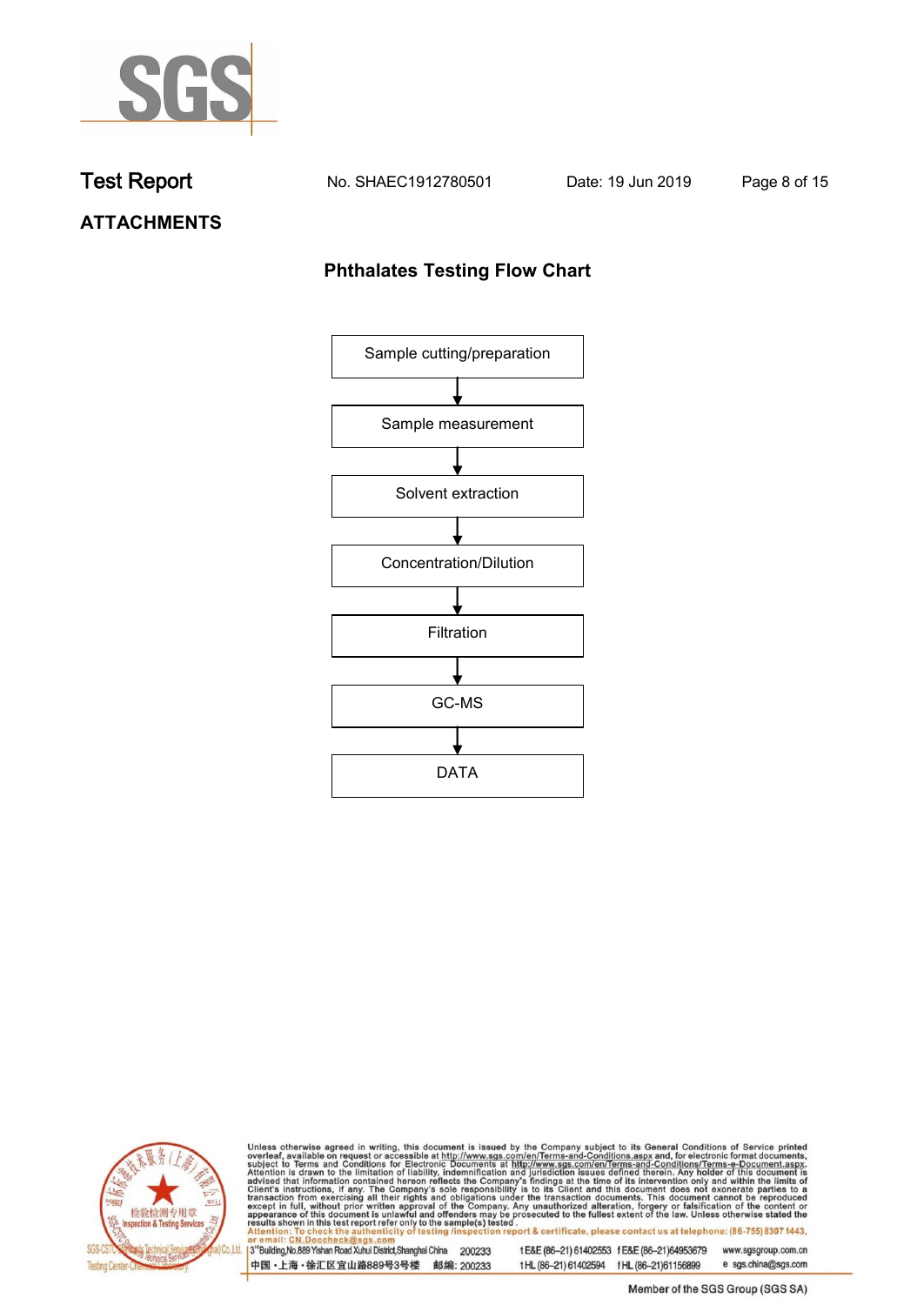

**Test Report. No. SHAEC1912780501 Date: 19 Jun 2019. Page 9 of 15.**

**ATTACHMENTS**

# **Halogen Testing (oxygen bomb) Flow Chart**





Unless otherwise agreed in writing, this document is issued by the Company subject to its General Conditions of Service printed overleaf, available on request or accessible at http://www.sgs.com/en/Terms-and-Conditions.asp

3<sup>rd</sup>Building, No.889 Yishan Road Xuhui District, Shanghai China 200233 中国·上海·徐汇区宜山路889号3号楼 邮编: 200233 t E&E (86-21) 61402553 f E&E (86-21)64953679 www.sgsgroup.com.cn

t HL (86-21) 61402594 f HL (86-21) 61156899 e sgs.china@sgs.com Member of the SGS Group (SGS SA)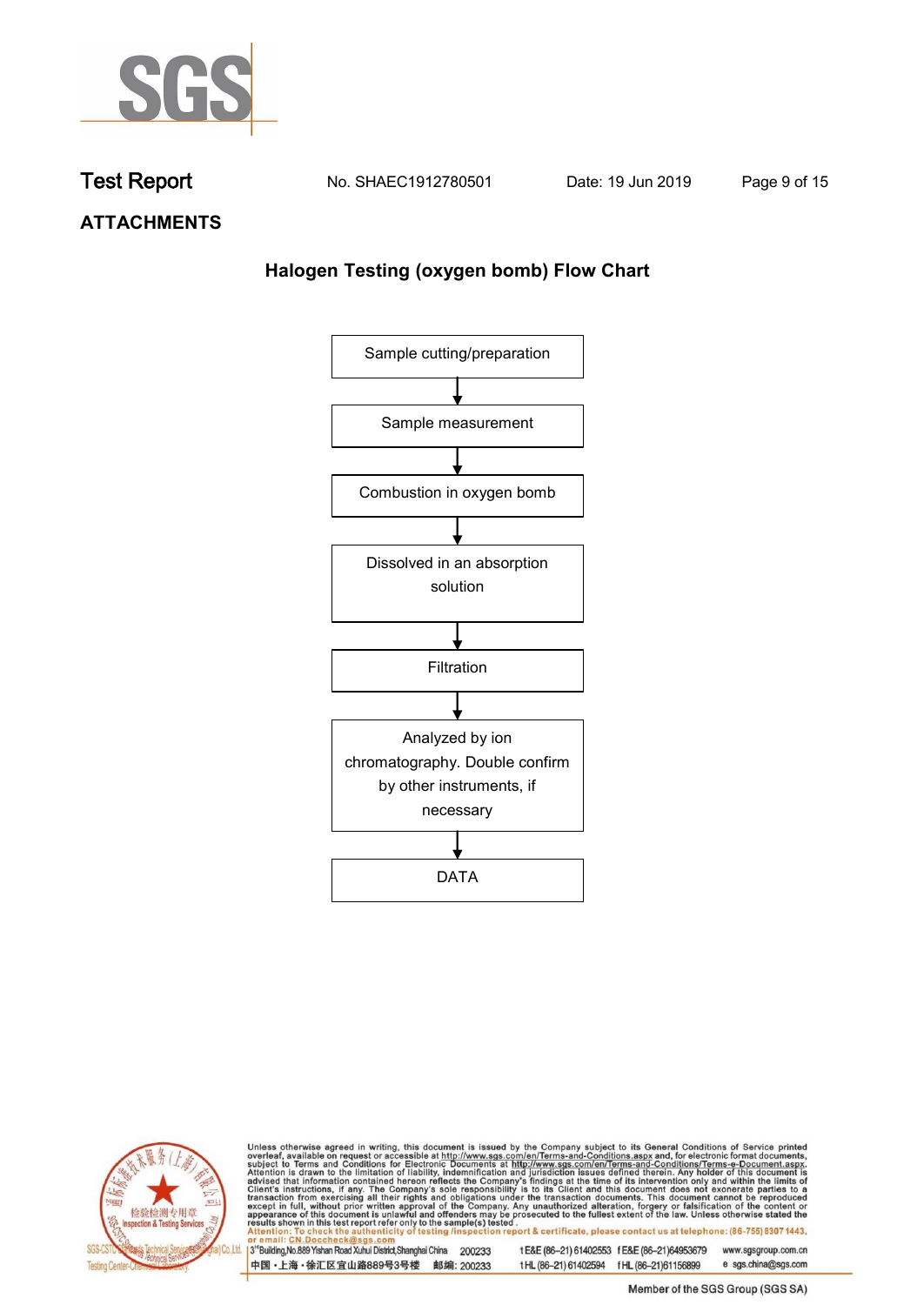

**Test Report. No. SHAEC1912780501 Date: 19 Jun 2019. Page 10 of 15.**

**ATTACHMENTS**

# **PFOS/PFOA Testing Flow Chart**





Unless otherwise agreed in writing, this document is issued by the Company subject to its General Conditions of Service printed overleaf, available on request or accessible at http://www.sgs.com/en/Terms-and-Conditions.asp

3<sup>rd</sup>Building, No.889 Yishan Road Xuhui District, Shanghai China 200233 中国·上海·徐汇区宜山路889号3号楼 邮编: 200233 t E&E (86-21) 61402553 f E&E (86-21)64953679 www.sgsgroup.com.cn t HL (86-21) 61402594 f HL (86-21) 61156899

e sgs.china@sgs.com Member of the SGS Group (SGS SA)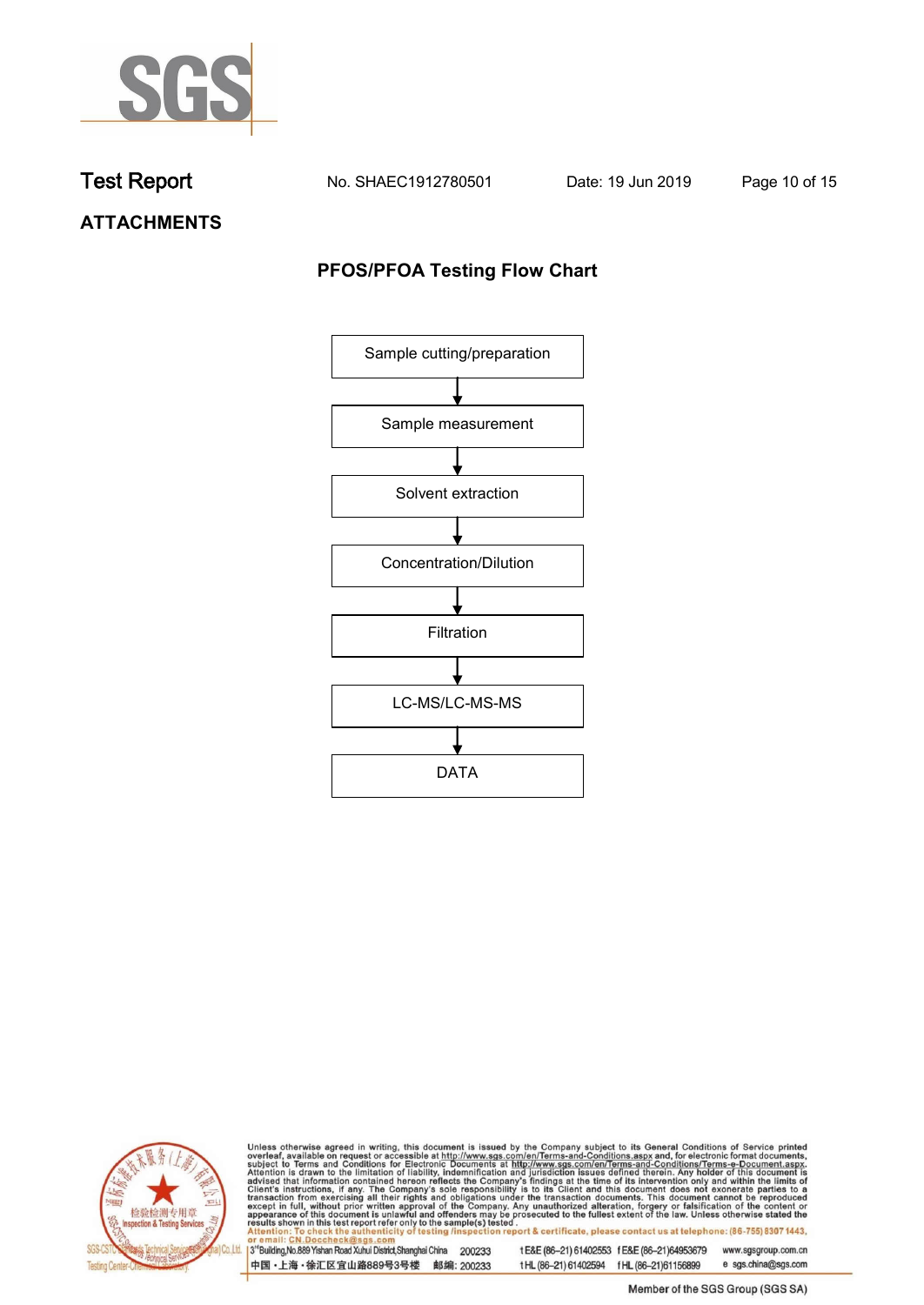

**Test Report. No. SHAEC1912780501 Date: 19 Jun 2019. Page 11 of 15.**

# **ATTACHMENTS**

### **PAHs Testing Flow Chart**





Unless otherwise agreed in writing, this document is issued by the Company subject to its General Conditions of Service printed overleaf, available on request or accessible at http://www.sgs.com/en/Terms-and-Conditions.asp

3<sup>rd</sup>Building, No.889 Yishan Road Xuhui District, Shanghai China 200233 中国·上海·徐汇区宜山路889号3号楼 邮编: 200233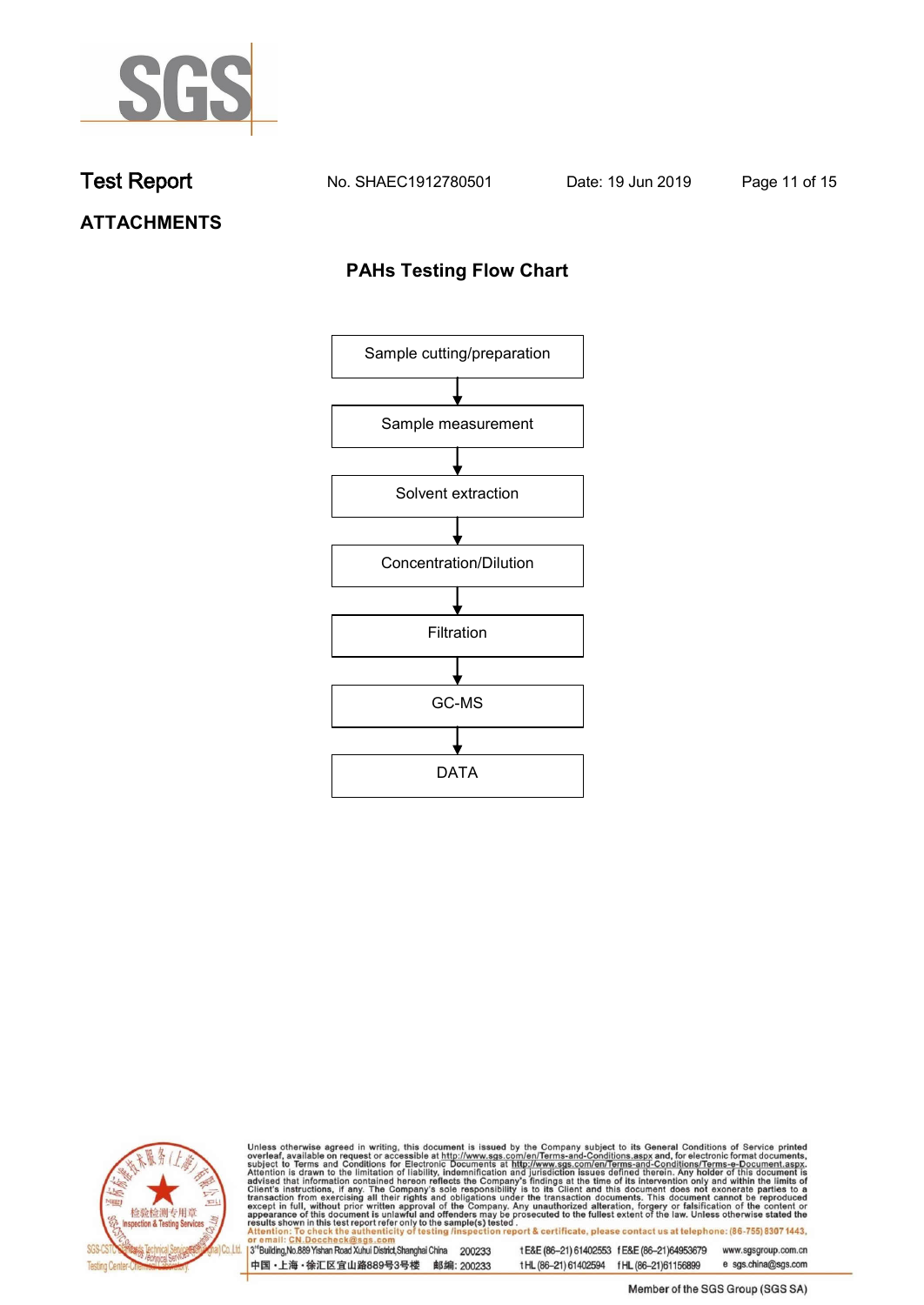

**Test Report. No. SHAEC1912780501 Date: 19 Jun 2019. Page 12 of 15.**

**ATTACHMENTS**

# **DMF (Dimethyl fumarate) Testing Flow Chart**





Unless otherwise agreed in writing, this document is issued by the Company subject to its General Conditions of Service printed overleaf, available on request or accessible at http://www.sgs.com/en/Terms-and-Conditions.asp

3<sup>rd</sup>Building, No.889 Yishan Road Xuhui District, Shanghai China 200233 中国·上海·徐汇区宜山路889号3号楼 邮编: 200233

t E&E (86-21) 61402553 f E&E (86-21)64953679 www.sgsgroup.com.cn t HL (86-21) 61402594 f HL (86-21) 61156899 e sgs.china@sgs.com

Member of the SGS Group (SGS SA)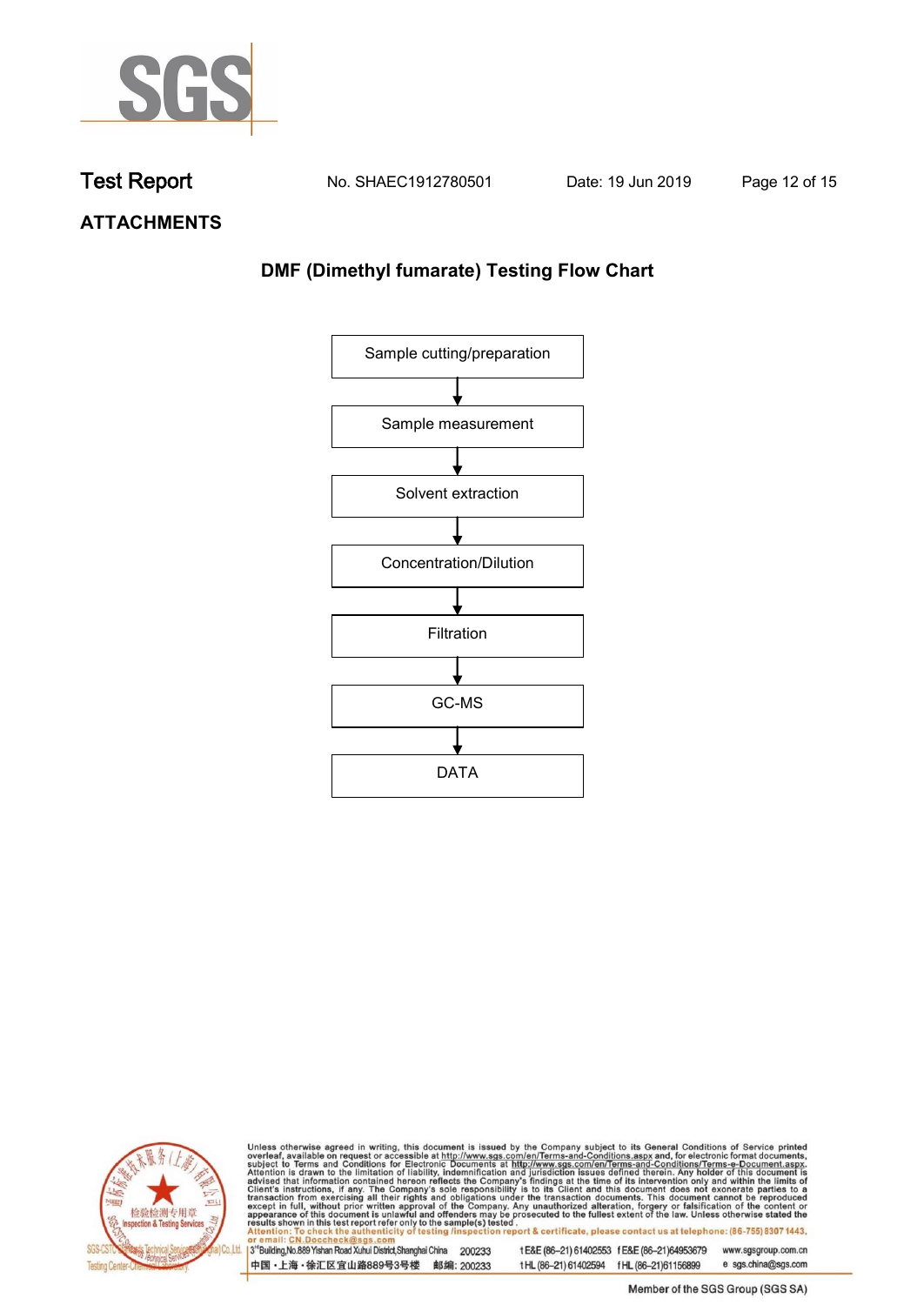

**Test Report No. SHAEC1912780501** Date: 19 Jun 2019 Page 13 of 15

# **ATTACHMENTS**

### **TBBP-A Testing Flow Chart**





Unless otherwise agreed in writing, this document is issued by the Company subject to its General Conditions of Service printed overleaf, available on request or accessible at http://www.sgs.com/en/Terms-and-Conditions.asp

3<sup>rd</sup>Building, No.889 Yishan Road Xuhui District, Shanghai China 200233 中国·上海·徐汇区宜山路889号3号楼 邮编: 200233 t E&E (86-21) 61402553 f E&E (86-21)64953679 www.sgsgroup.com.cn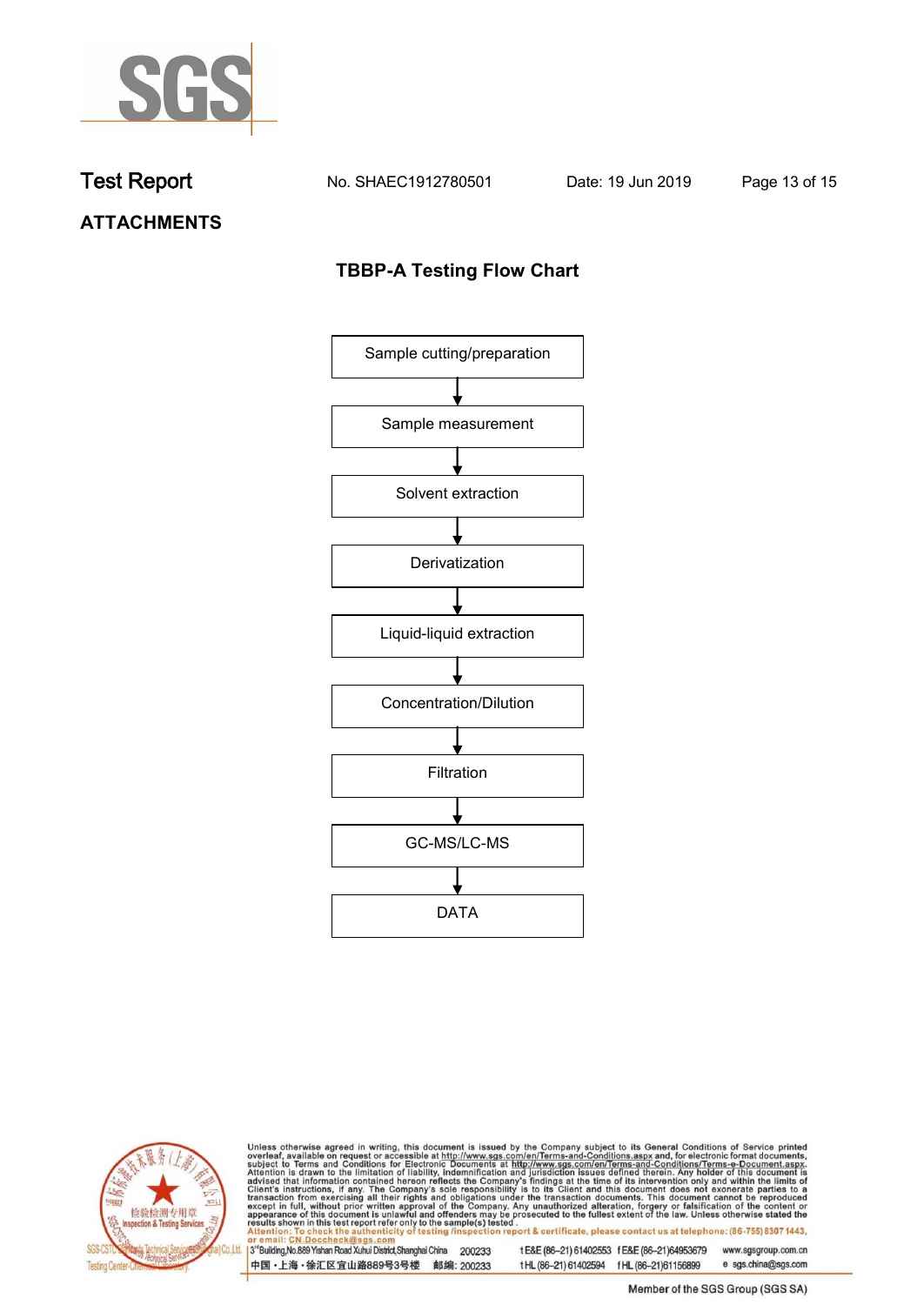

**Test Report No. SHAEC1912780501** Date: 19 Jun 2019 Page 14 of 15

# **ATTACHMENTS**

### **Elements Testing Flow Chart**





Unless otherwise agreed in writing, this document is issued by the Company subject to its General Conditions of Service printed overleaf, available on request or accessible at http://www.sgs.com/en/Terms-and-Conditions.asp

3<sup>rd</sup>Building, No.889 Yishan Road Xuhui District, Shanghai China 200233 中国·上海·徐汇区宜山路889号3号楼 邮编: 200233